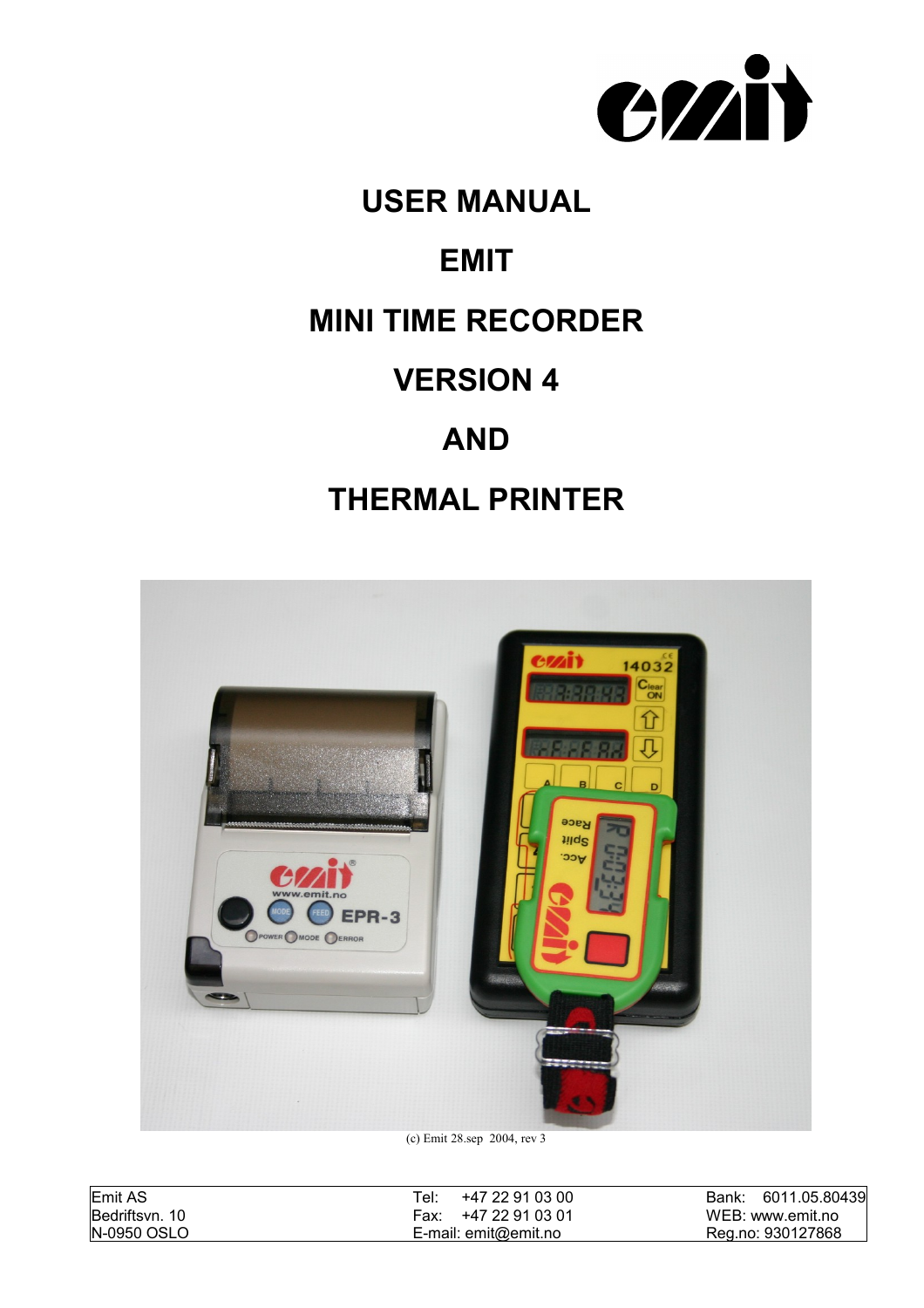The Emit Mini Time Recorder version 4 (MTR4) is especially developed for use together with our Electronic Punching and Timing system (EPT) when using "electronic timing", i.e. when the runner's total time is to be recorded by the electronic card carried by each participant. MTR4 has a built-in battery that is soldered to the unit and must be replaced by certified personnel only.

The MTR4 is programmed to communicate both a PC or with the thermal printer EPR-3 or the previous version Martel MCP9810.

#### **Equipment**

MTR-4 Mini Time Recorder 4. Reading unit for e-cards/emiTag

- Cable from MTR4 to EPR3
- USB cable from MTR4 to PC

#### EPR-3 Thermo printer

- Printer with roll of paper
- Carrying case
- Charger
- Printer cable

Transport case

#### **Additional equipment**

Extra battery pack Thermal paper

#### **Keys in use on the MTR4**

- Clear/ON Turn on/off MTR4 (press for 3 s.)
- Memory dump of last e-card
- $\bullet$   $\Downarrow$  Set date (format YYMMDD)
- A Set clock (format HHMMSS
- B Turn on/off reduced printout (default off)
- C Print all e-cards and times (short version) read this session
- D Print last e-card once more
- $\bullet$   $\quad$   $\Box$   $\qquad$  Confirm (enter)

#### **Starting the MTR4**

Turn on the MTR4 by pressing the 'Clear/ON'-key and holding it down for 3 seconds. The battery level is shown in the upper display for a few seconds, before the display switches to show the current time. The lower display shows "tags". The MTR4 is ready to use if the date and current time are correct.

#### **Setting the date and time**

Set correct date by pressing the  $\psi$ -key (YYMMDD). Confirm by pressing ' $\psi$ . If the date is already correct; confirm by pressing '\pi \]. It is important to set the date before the time, since the MTR4 will change time according to the Daylight Saving Act (summertime/wintertime). Set the correct time by pressing 'A' (HHMMSS). Confirm with '...". The MTR4 is now ready for use. Remember to synchronize MTR4 with the start clock when using the 5 sec. rule, or at common start.

#### **Using the MTR4**

An e-card is read by placing it on the designated area on top of the MTR4 (marked with a thin red line, see picture on front page). The MTR4 beeps and shows the e-card number in the lower display when the e-card has been read correctly. If the MTR4 doesn't beep, and no e-card number is shown, the e-card hasn't been read. Remove the e-card and try again. If the MTR4 still doesn't read the e-card it is possible to manually enter the e-card number by using the digit-keys and confirming with  $'\cup'$ . If the lower display shows "reread" it means that the e-card is already read and the MTR4 is ready for another e-card. Remove the ecard and read another one.

An e-card may only be read one time. To get a new printout of an e-card, another e-card must be read in the meantime. It is also possible to get a new printout by pressing 'D'.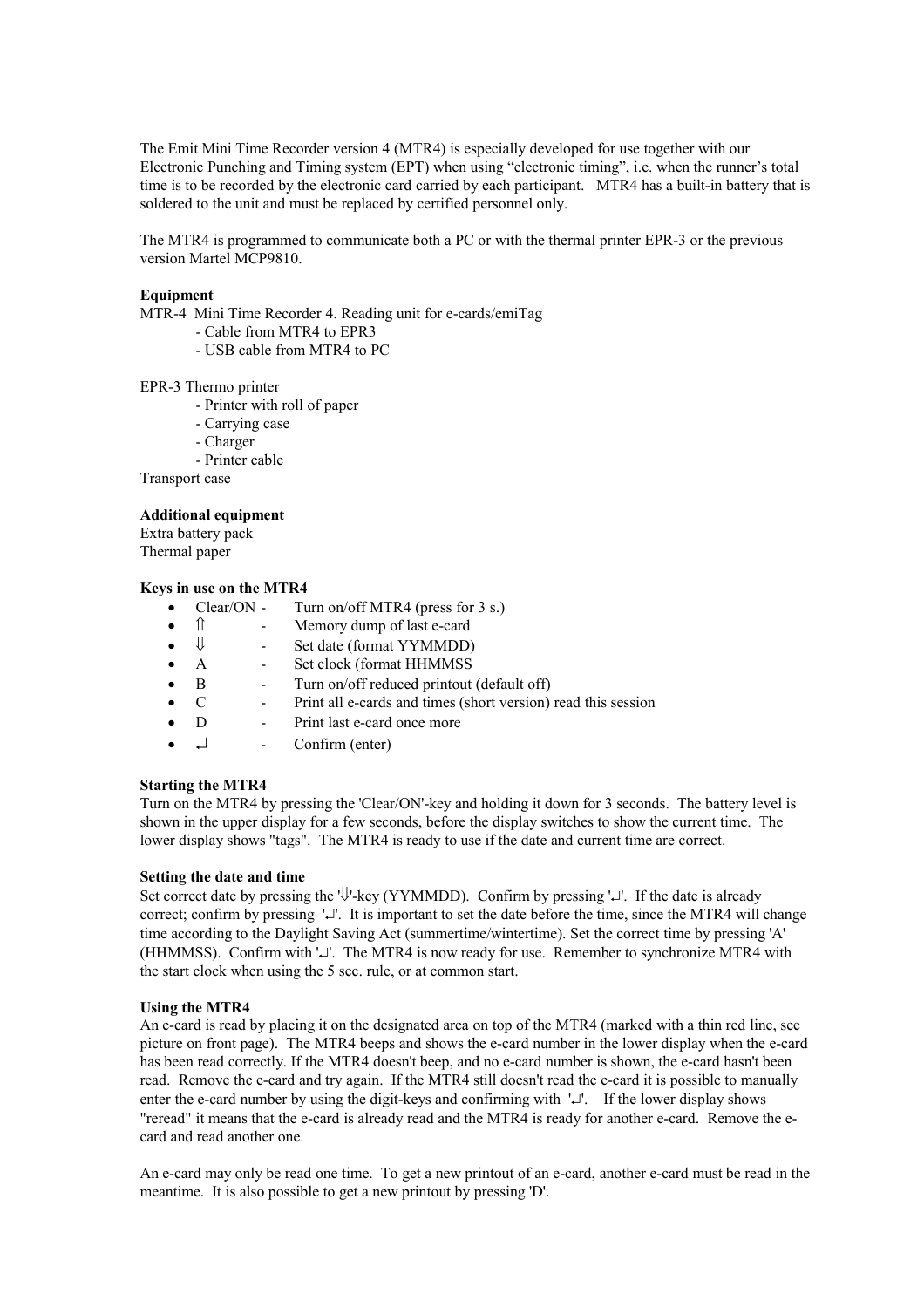#### **PRINTER OPERATION**

#### **Printing with Martel MCP9810**

In order to print with MTR4 using the Martel printer the supplied printer cable is used. Connect the end of the cable marked "EPR3" to the 9-pins D-SUB connector on the Martel printer. Connect the other end marked "MTR4 'B'" to port B on the MTR4.

#### **Printing with the EPR-3.**

Connect the cable from the MTR4 to the printer. The cable is connected to input B on MTR4 (4-pin phone plug) and the other end connects to the EPR3 printer (mini-DIN, male). Turn on the printer. The cable can be extended using a standard PC-keyboard extension cable. Recommended maximum length is 3 meters

#### **Simultaneous printers and PC**

**Normal printout**

It is possible to connect to a printer and a PC at the same time.

| TWL mal pl mwut     |       |       |                                |                                                                  |  |  |
|---------------------|-------|-------|--------------------------------|------------------------------------------------------------------|--|--|
| <b>Printout</b>     |       |       |                                | <b>Explanation</b>                                               |  |  |
| Emit timing system  |       |       | commercial                     |                                                                  |  |  |
| 09:31:31 23.01.2003 |       |       | date and time for the printout |                                                                  |  |  |
| 010287              |       |       | 50:05                          | e-card number and used time                                      |  |  |
| 01                  | 04:04 | 04:04 | 31                             | control no.1, split time from start to first control, used time, |  |  |
|                     |       |       |                                | control code for the first control.                              |  |  |
| 02                  | 11:58 | 16:02 | 32                             | control no.2, split time from first to second control, used      |  |  |
|                     |       |       |                                | time, control code for the second control.                       |  |  |
| 03                  | 03:31 | 19:33 | 33                             | control no.3, split time from second to third control, used      |  |  |
|                     |       |       |                                | time, control code for the third control.                        |  |  |
| $\cdots$            |       |       |                                | up to 48 controls                                                |  |  |
| $\mathbf{F}$        | 01:24 | 50:05 | 48                             | finish, time from last control to finish, finish time, control   |  |  |
|                     |       |       |                                | code for the finish control                                      |  |  |
| 1.04                | 00:13 | 50:18 |                                | software version, time from finish to readout, used time at      |  |  |
|                     |       |       |                                | the readout.                                                     |  |  |

The total time is the time from the e-card left a start-control (0) to the time it was placed on the last control before the MTR4 reads the e-card. If the e-card has been placed on several start-control's or placed on several MTRs (or 250-controls) the total time is the time from the LAST start control to the last control before the FIRST MTR (or 250-control). Under normal situations, the maximum number of controls that the e-card can hold is 48 controls (not counting Start(0) and MTR(250)).

#### **Reduced printout**

It is possible to turn on/off reduced printout by pressing the 'B'-key. When reduced printout is turned on, only the e-card number, used time and finish time are printed. Reduced printout is by default turned off.

Example of reduced printout:

| Printout |                           | Explanation                        |
|----------|---------------------------|------------------------------------|
|          | 107295 46:52 11:08:07     | e-card no., used time, finish time |
|          | $116543$ 37:45 $11:08:23$ | e-card no., used time, finish time |
|          | 108954 52:33 11:08:43     | e-card no., used time, finish time |

#### **Memory dump printout**

It is possible to access all data in an e-card by pressing the  $\gamma$ -key. A memory-dump printout of all 50 positions in the e-cards is printed. This printout in meant for debugging purposes i.e. if more than one race is stored in the e-card.

The attached printer will on the first line print the tag number, the "total-time" and the number of races the e-card has been used,

Example " 12345 1:02.17 L0027" meaning e-card number 12345, total time 1 hour 2 minutes and 17 seconds, and 27 races.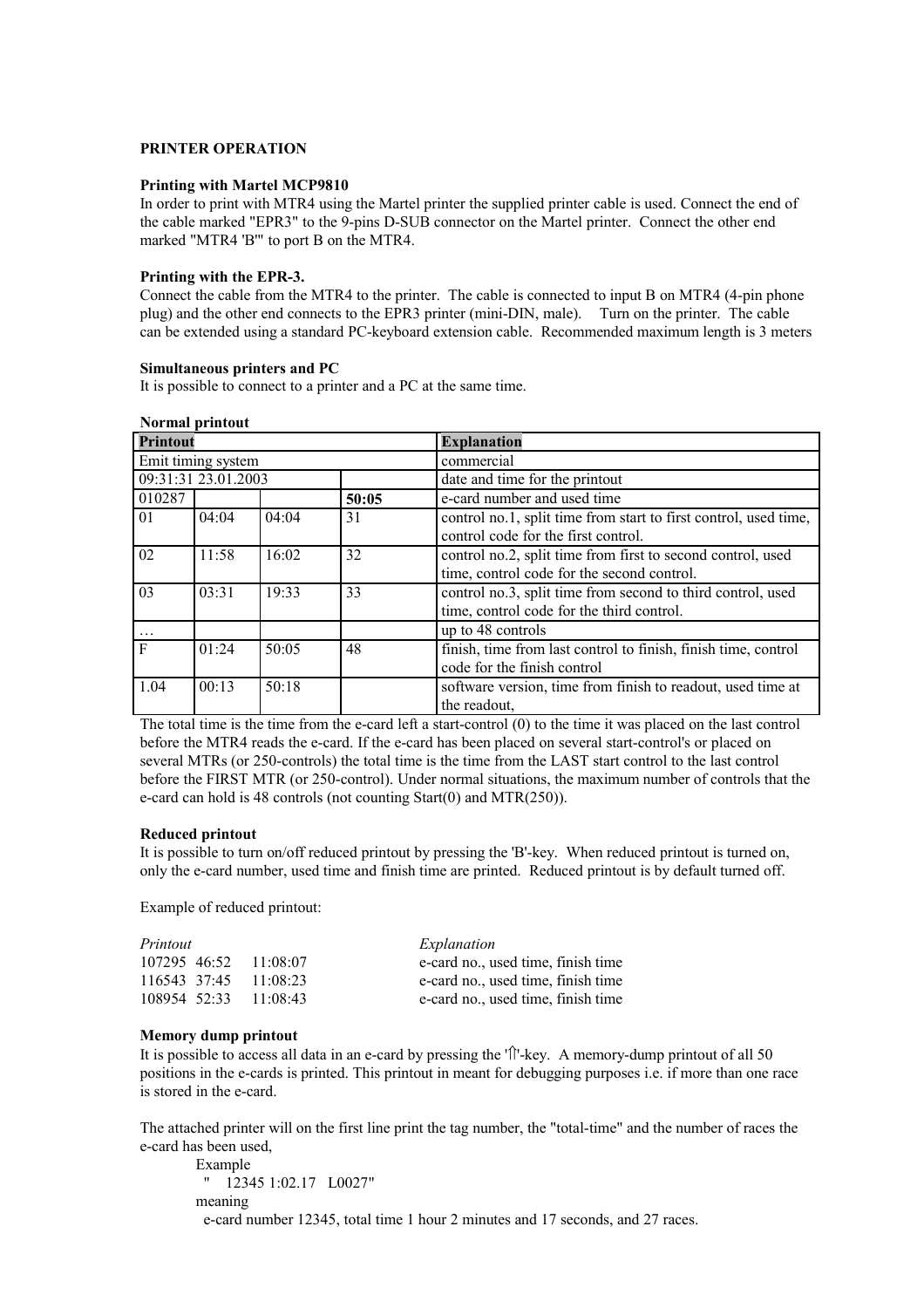#### Low-power controls.

When controls have week batteries, they insert a "99-code" just before their control number. The MTR4 prints this 99-control number as an ordinary control just after the control with low battery. The controlcounter in the first field of the printout will in such case be too high.

## **TheEPR-3 thermal printer**

The Emit EPR-3 is a compact and lightweight portable thermal printer with an RS232 serial interface via a 6-pin PS/2 (Mini-DIN) style connector. It is powered from an environment friendly, replacable7,2V Ni-MH battery pack. Average printing speed is **12 lines** per second and paper width is 57 or 58mm. Operating range is 0 to  $+50$  degrees C.

#### **Paper-out detection**

The printer will automatically detect when the paper has run out and the red ERROR-LED will blink rapidly. After replacing the paper, the printer will continue to print all data in its 10K buffer. This is sufficient to hold print-data for about 20 E-cards (with 20 controls each). One should NOT power off the printer during replacement of the paper as the print-data then will be lost (but the MTR4 keeps the data, so spooling to PC will still work).

#### **Inserting new paper.**

## Note that **maximum roll-diameter for EPR-3 is 40 mm.**

The printer has a "clam-shell design" making it very easy to change paper. The paper roll is inserted into the compartment, and the end of the paper is extended outside the printer while closing the cover.



# **Charging the battery**

The power-adapter will normally charge an empty battery full in approximately 4 to 5 hours. The adapter shows a steady red-light when charging the printer. When fully charged it will change to a green light. However, several tests indicate that the charger switches to a green light before the battery is fully charged. To ensure that the battery actually is fully charged, we recommend that the battery is charged for 10-12 hours. This will not harm the battery in any way.

# **Battery-capacity**

A new and full battery pack has sufficient power to print continuously for approximately 1 hour. When battery level becomes low the green power-LED will blink red while printing, indicating that battery should be changed or charged. One hour of printing is approximately printing of 1200 E-cards with 15 punches.

#### **Power On Self-Test**

The self-test procedure is initiated by turning on the printer with the FEED button pressed. Release the feed button and the self-test procedure will start. This will check most of the printer functions and also print the firmware version and protocol in use. The protocol should show:  $MODE = RS-232C$ . SERIAL = 9600 BAUD

8 DATA BIT NO PARITY 1 STOP BIT

**Resetting the protocol.**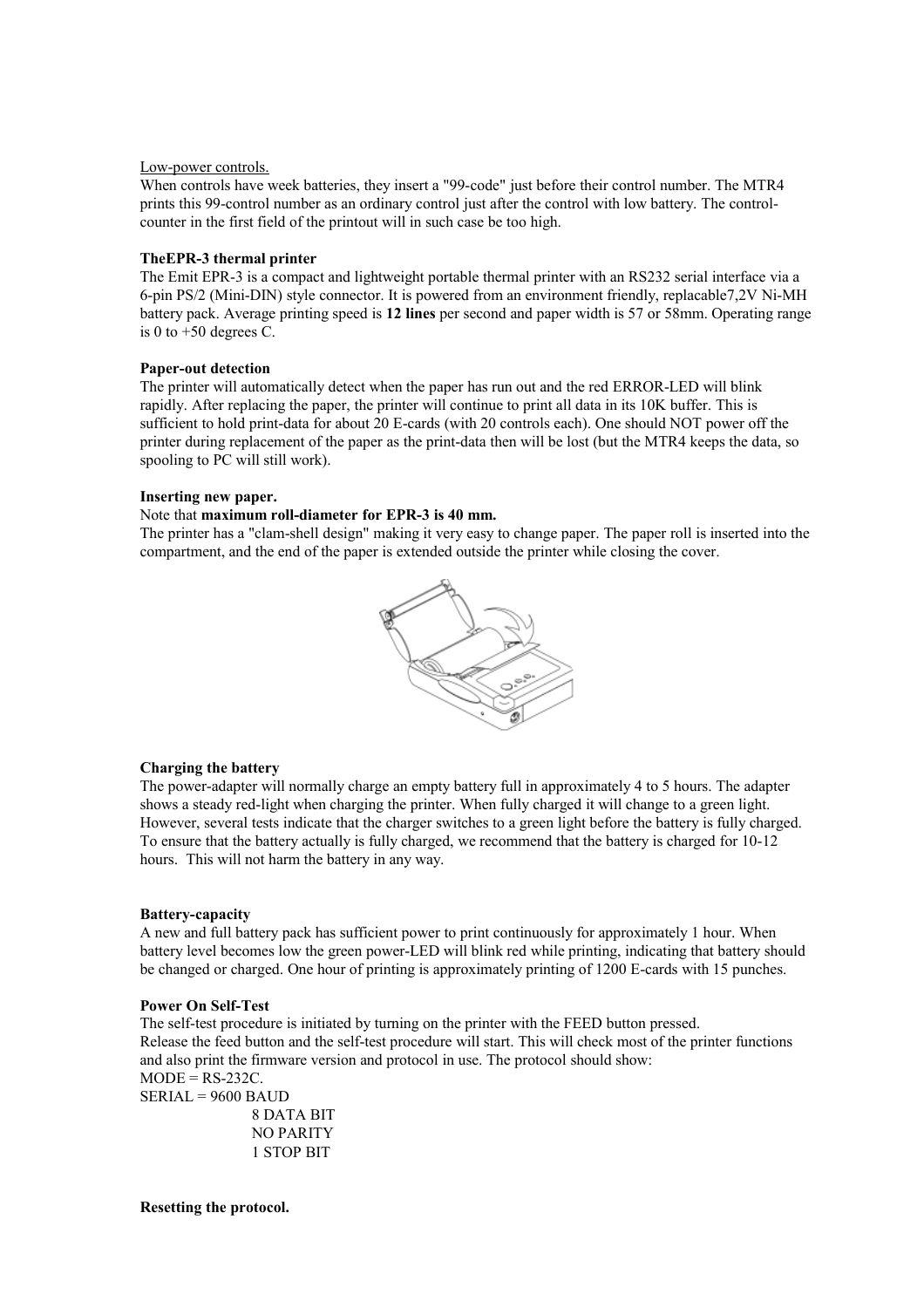The protocol of the printer was correctly set when the printer left EMIT. If the protocol has been changed, it can be reset to the correct reading by following this procedure. If in doubt, you can at any moment turn the printer off in an on to start over without storing modifications. The modification will only be stored when pressing MODE and FEED at the same time (see step 17 below).

- 1. Turn the printer ON.
- 2. Press and hold the MODE button down until the red ERROR-LED has flashed 5 times, then release MODE. The MODE-LED should now blink once (com.settings) and the ERROR-LED should also blink once (RS232C Mode)
- 3. If the ERROR-LED didn't blink once, press MODE once (shortly), and count the number of times the ERROR-LED blinks.
- 4. Repeat step 3 until the ERROR-LED blinks only once (it will cycle through 1, 2 and 3 blinks, 1 blink means RS 232-C protocol).
- 5. Press FEED button once, shortly (the MODE-LED will blink twice indicating that we are entering baudrate-selection mode). Count the number of blinks on the ERROR-LED; it should be 4 (meaning 9600 baud).
- 6. If there were NOT 4 blinks, press MODE shortly and count number of ERROR-LED blinks
- 7. Repeat step 6 until ERROR-LED blinks 4 times.
- 8. Press FEED button once. (the MODE-LED should blink 3 times). Count the number of blinks on the ERROR-LED; it should be 2.
- 9. If there were NOT 2 blinks, press MODE shortly and count number of ERROR-LED blinks.
- 10. Repeat step 9 until ERROR-LED blinks 2 times.
- 11. Press FEED button once (the MODE-LED should blink 4 times). Count the number of blinks on the ERROR-LED; it should be 1.
- 12. If there was not 1 blink, press MODE shortly and count number of ERROR-LED blinks.
- 13. Repeat step 12 until ERROR-LED blinks 1 time.
- 14. Press FEED button once (the MODE-LED should blink 5 times). Count the number of blinks on the ERROR-LED; it should be 3.
- 15. If there were not 3 blinks, press MODE shortly and count number of ERROR-LED blinks.
- 16. Repeat step 15 until ERROR-LED blinks 3 times.
- 17. Press MODE and FEED simultaneously to store new settings.

# **USING MTR4 WITH A PC**

#### **USB connection**

Connect the MTR4 to a PC by using the supplied USB cable. Connect the cable to input 'D' on the MTR4 and the other end of the cable to a vacant USB port on the PC. Turn on the MTR4. Install the USB-driver by inserting the CD containing the USB-driver into the PC's CD-ROM player, and pointing to this drive (for example D:) when the PC asks for driver files. Please note that this installation consists of two steps: first a "USB Serial converter" must be installed; second a "USB Serial Port" can be installed. The USB serial port normally gets the next free com-port (com3, com4, etc.), depending on how many com-ports that is present in the PC.

#### **Storing in memory**

The MTR4 stores up to 2040 e-cards, with up to 50 controls each, in its memory. If more than 2040 are read and the memory runs out, the first e-cards read are erased.

When started by pressing 'Clear/ON', the MTR4 makes a pointer to a new event.

#### **Batteries**

The MTR4 uses a built in 3,6 V Lithium battery. This battery has sufficient power to provide approximately 10 years of "average" use. The most power-consuming operation is spooling the MTR's memory. The lifetime calculations have been done by assuming that every card that is read by the MTR4 is sent 3 times to a PC/printer (once when reading, and then 2 later spooling operations). If spooling is done much more frequent or software is "abusing" the MTR by requesting information repeatedly (polling), the lifetime of the MTR will be shortened. If the battery voltage drops below 3.59 V, the battery should be replaced